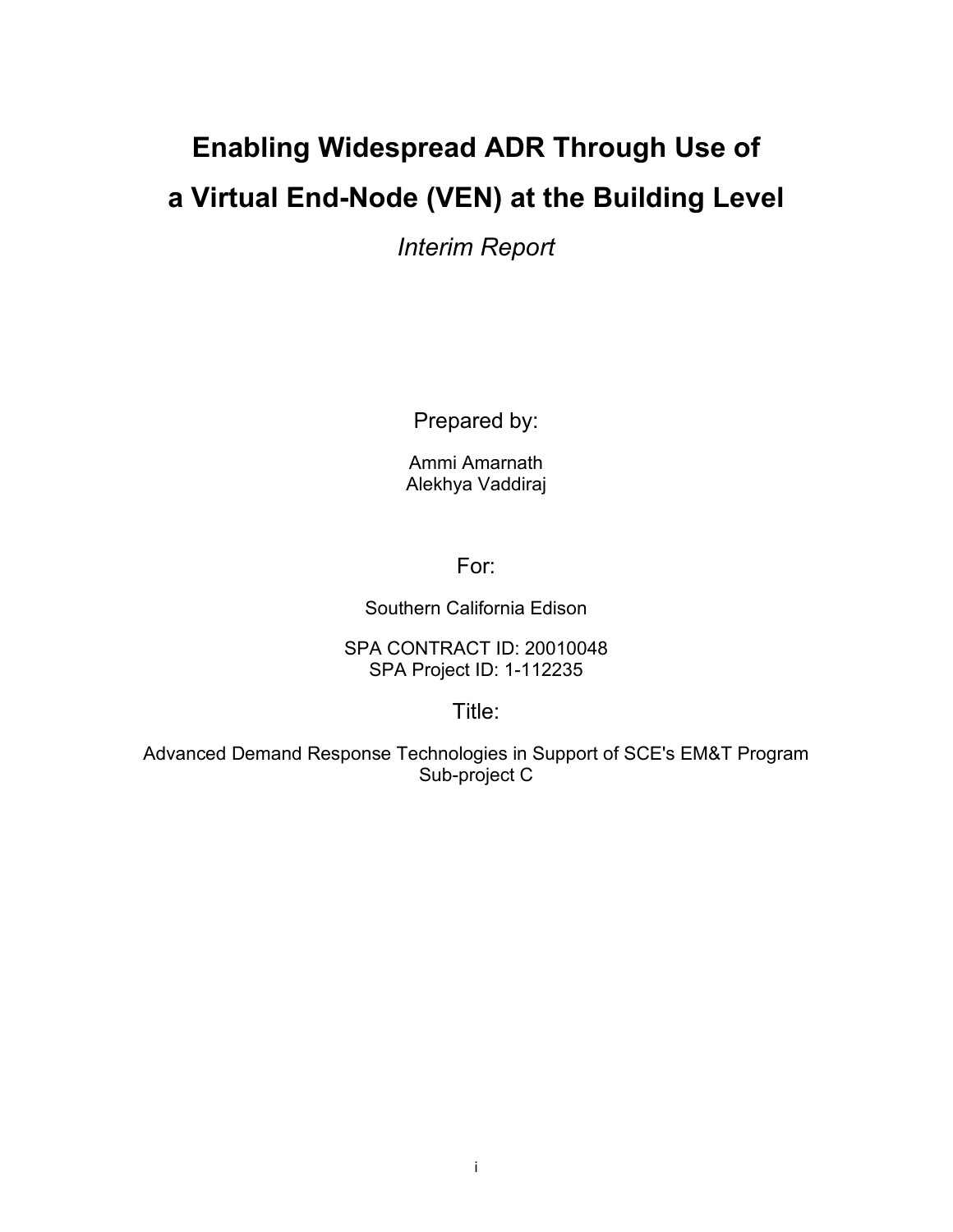### Acknowledgments

The following organization, under contract to the Electric Power Research Institute (EPRI), prepared this report:

Lawrence Berkeley National Laboratory

Principal Investigator A. Meier

This report describes research sponsored by EPRI and Southern California Edison.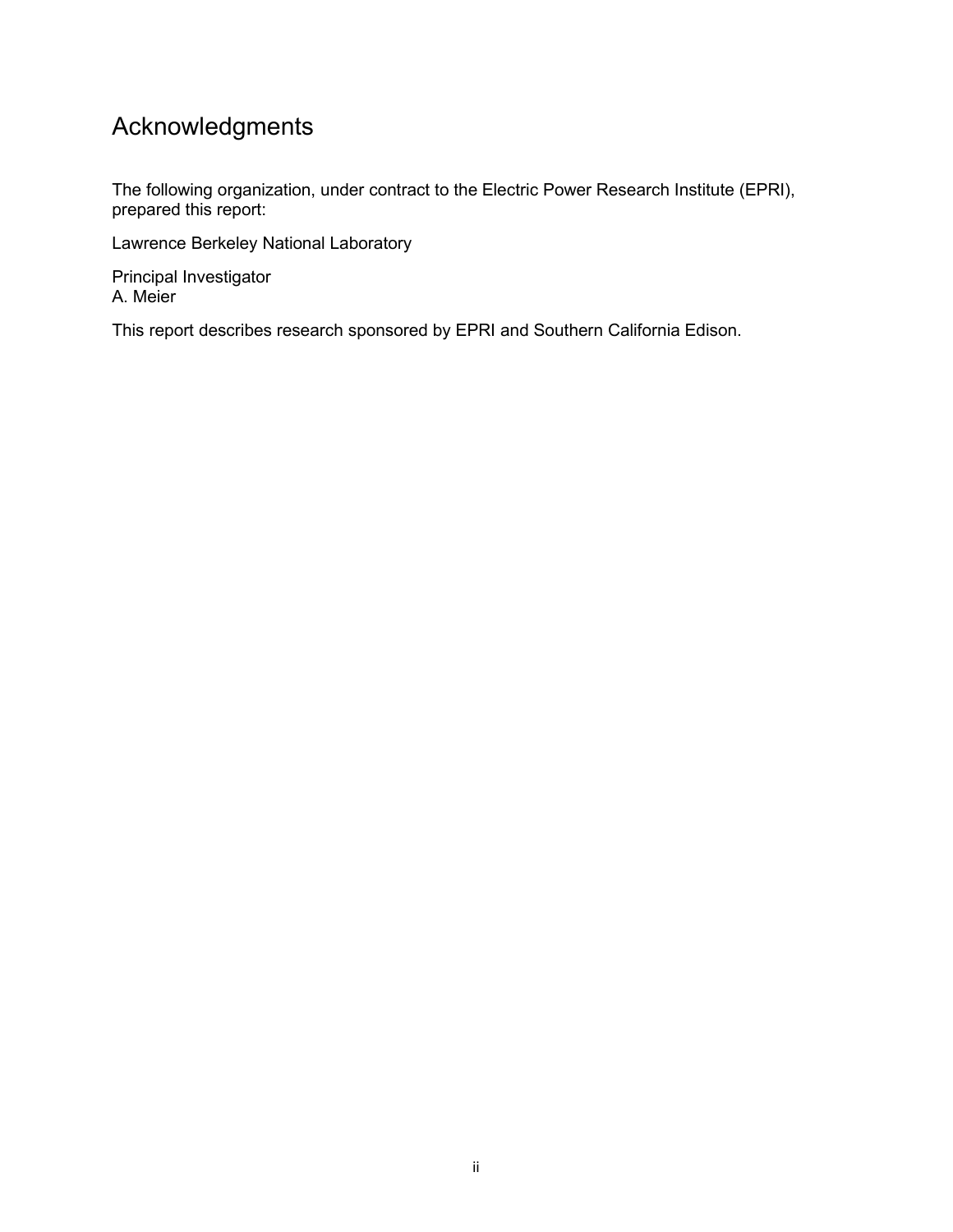### **ABSTRACT**

Lawrence Berkeley National Laboratory ("LBNL") planned to create a specification for a standardized building-level VEN (VEN $_B$ ) and output application interface, which eliminates the burden of ADR connectivity from the individual end-use loads. Loads need only connect to the VEN<sub>B</sub> via its defined communication interface and then receive a standardized signal that indicates when and what type of ADR event is forthcoming or in progress. By equipping the building with a standardized ADR "portal", manufacturers can deliver systems with embedded connectivity that are ADR-enabled out-of-the-box. End-use systems can then also come preconfigured with ADR control strategies that can be easily enacted once the system pairs with the  $VEN<sub>B</sub>$ . Because the responsibility of identifying, purchasing and connecting a VEN is removed from the individual end-use system and a standardized building-level portal is provided in its place, customers can more easily participate in ADR programs and at less cost.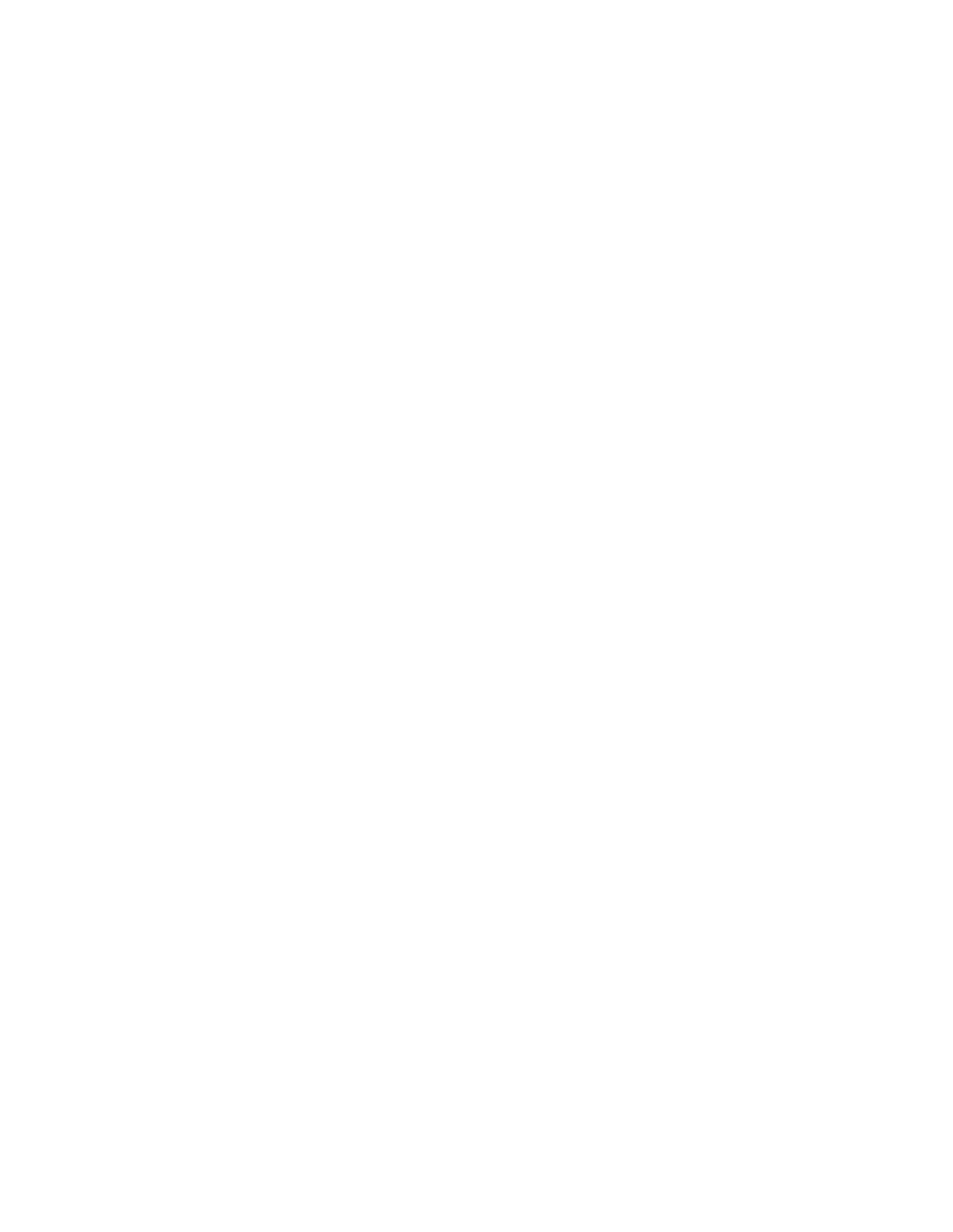## *1* **BACKGROUND AND OBJECTIVES**

### **Project Background**

Cost-effective, simple solutions and technologies for use with automated demand response (ADR) are nonexistent for small to medium-sized business (SMB) market. While California energy code tries to regulate newly constructed buildings and some alterations to ensure ADR functionality, the actual technology options available to equip individual end-use loads such as lighting and plug-loads for ADR are sparse. Available options are costly, difficult to obtain, difficult to commission, and poorly documented.

A majority of existing ADR solutions are focused around use of energy or building management systems, which are not often utilized in the SMB sector. As such, SMB loads are rarely leveraged as part of demand side management programs such as ADR. Recent communications with major California utility program providers revealed that less than five commercial customers relied exclusively on lighting load shed as part of their ADR program commitment. In contrast, SMBs consume 81 percent of the electricity spent on lighting in California. The SMB sector represents an enormous reservoir of untapped DR potential, but lack of simple, cost-effective ADR control technology continues to keep these ADR resources locked away.

Currently, as part of ADR programs, utilities broadcast price and event information using the OpenADR 2.0 communication standard, which is based on communication between two types of devices – a virtual top node (VTN) and virtual end node (VEN). The VTN resides with the utility or utility-designated 3rd party, while the VEN is required downstream for any demand-side load participating in an ADR program. While the communication structure has been standardized among California utilities due the consistent use of a VTN operating under the OpenADR protocol as the means to communicate DR program information, end-use loads are left to achieve connectivity to the utility VTN individually, by either purchasing and connecting a VEN directly to their equipment, or by connecting to a BMS, which is then enabled with optional software to serve as the VEN for any connected device.

For lighting and miscellaneous electric loads, the option to purchase and connect a VEN directly can be very challenging, because existing VEN communication methods are limited, typically to communication via Zigbee, ZWave or BACNet. Lighting and miscellaneous load controllers often do not include this communication functionality. Because the application interface on the output side of the VEN is not standardized (VEN to end-use load), manufacturers of end-use equipment such as lighting control systems are reluctant to invest in and provide ADR features for their products. Manufacturers often state that their system can do "demand response" because the system can respond and reduce or turn off loads if a signal is received. The problem is that the method for connecting to the VEN and receiving that DR signal is not defined. Customers and/or solution providers are left to try and procure or create patches that can bridge the end-use system with the VEN, which is costly, time consuming and cumbersome.

#### **Project Objectives**

Working with EPRI, CLTC and industry partners, LBNL planned to create a specification for a standardized building-level VEN (VEN $_B$ ) and output application interface, which eliminates the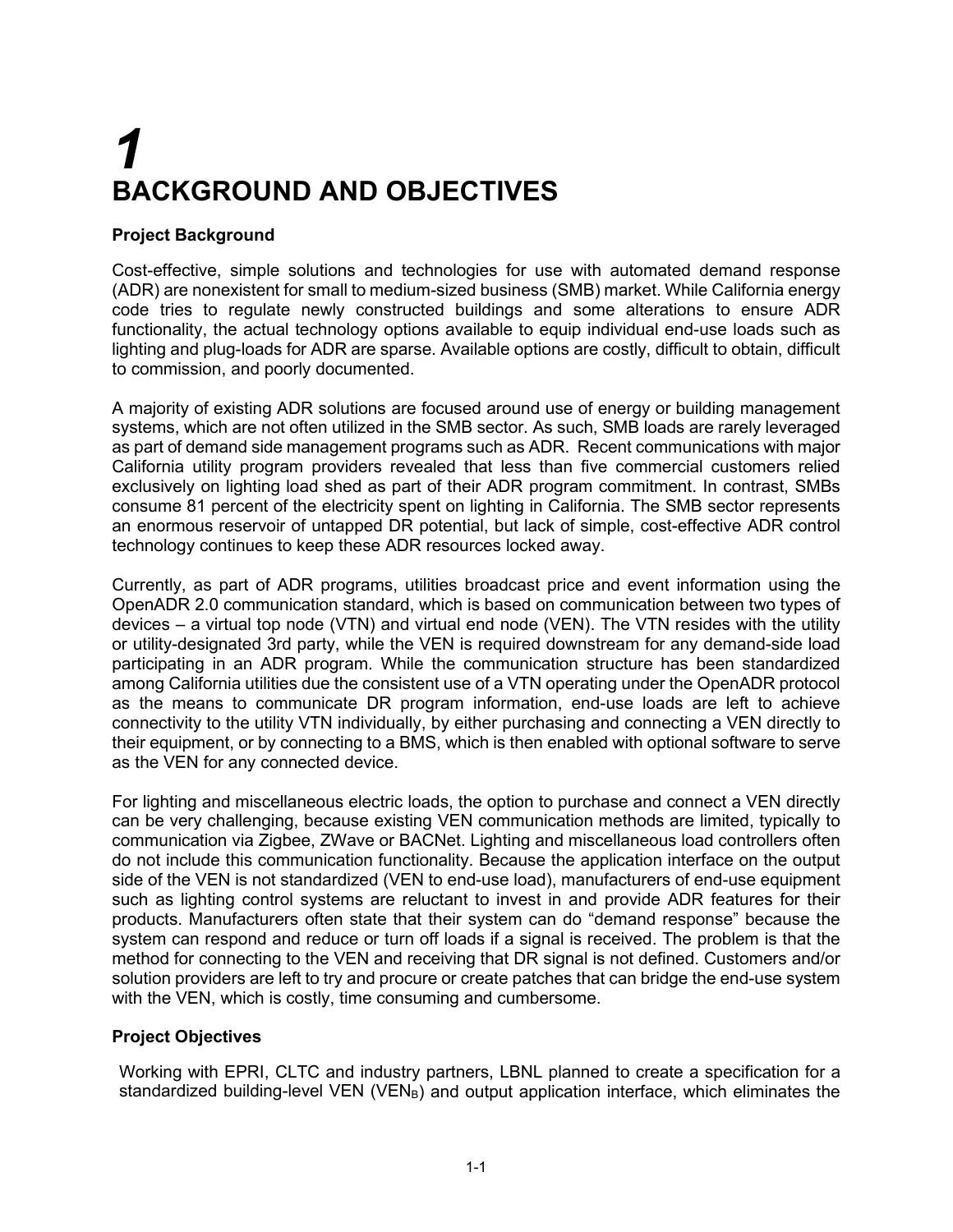burden of ADR connectivity from the individual end-use loads. Loads need only connect to the  $VEN<sub>B</sub>$  via its defined communication interface and then receive a standardized signal that indicates when and what type of ADR event is forthcoming or in progress. By equipping the building with a standardized ADR "portal", manufacturers can deliver systems with embedded connectivity that are ADR-enabled out-of-the-box. End-use systems can then also come preconfigured with ADR control strategies that can be easily enacted once the system pairs with the VEN<sub>B</sub>. Because the responsibility of identifying, purchasing and connecting a VEN is removed from the individual end-use system and a standardized building-level portal is provided in its place, customers can more easily participate in ADR programs and at less cost.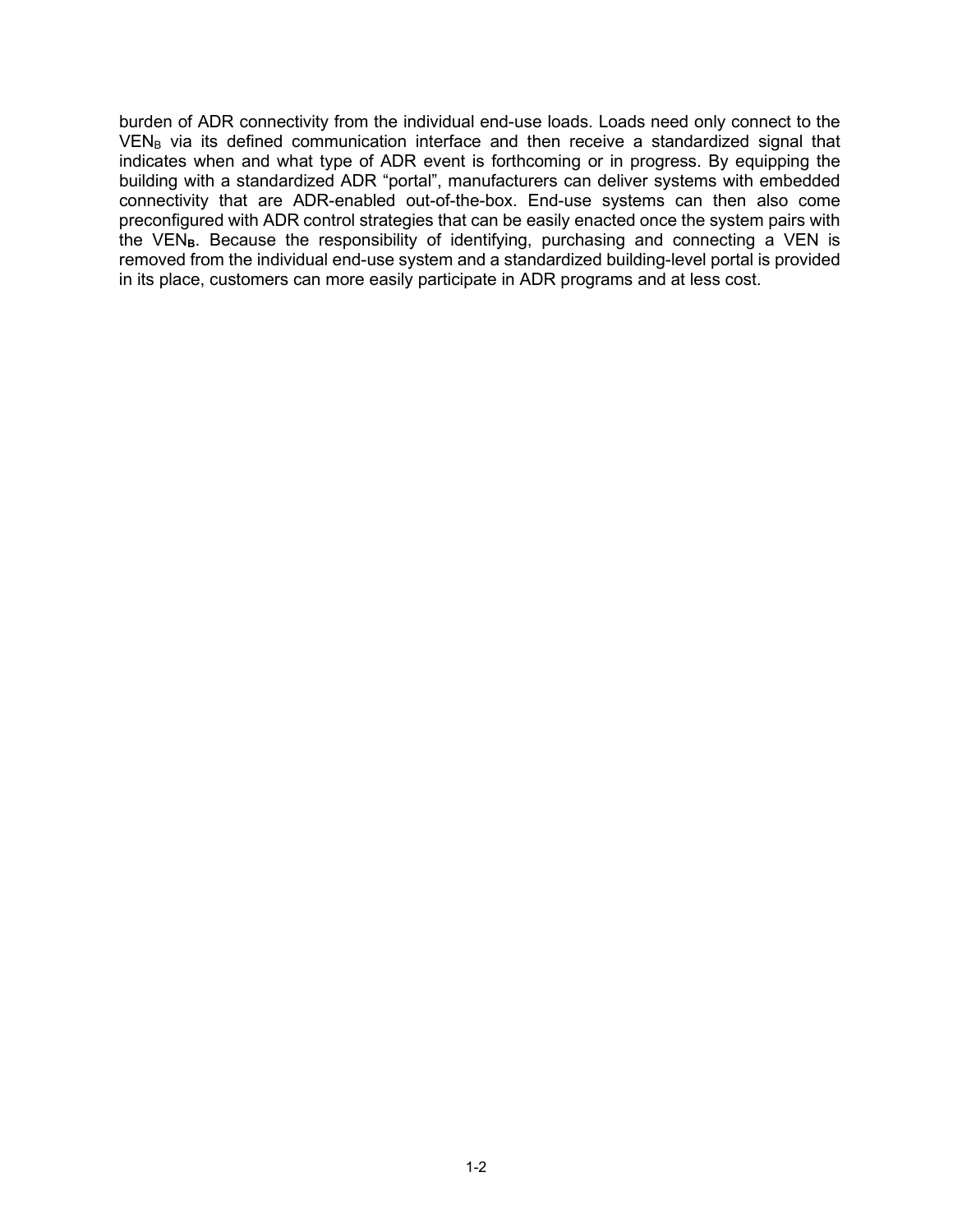## *2* **PROJECT APPROACH & FINDINGS**

Grid-interactive efficient buildings (GEBs) with automated demand response will play an integral role in improving and modernizing the grid. Strategic load management via shifting and shedding has the potential for widespread demand mitigation, if implemented at scale. However, most devices and buildings today are not grid responsive. The purpose of this project is to identify technology paths to enable easy automation of demand response in small commercial buildings, with a focus on flexible loads. The scope will initially consider time of use (TOU) rates and may extend to residential devices in certain cases.

In general, electric utilities express their preferences to customers through 'grid signals', which can be either prices or events. Ultimately, individual end-use devices provide flexibility by changing their functional behavior. Nonetheless, some entity needs to translate the grid signal to the device's functional control. As shown in Fig. 1, this translation function can be implemented by some grid entity (e.g. the utility, or aggregator), a local gateway device, an intermediate device<sup>[1](#page-6-0)</sup> (e.g. a thermostat, external controller, or CTA-2045 module), or the device itself. In an ideal future, all end-use devices will be directly price responsive (a few are today). However, in the near term and transition, building gateways and other intermediate devices will be required to exert control over the majority of non-responsive "dumb" devices.



### **Figure 1. High-level methods for grid-responsive control.**

**Gateways:** A gateway in general is a device that connects two communication domains by doing some protocol translation, usually at the application layer (translation between two Internet Protocol physical layer protocols is usually not considered a gateway function). For this application, the gateway is a special device that communicates with the outside world, relays

<span id="page-6-0"></span><sup>1</sup> Device that passes communication signal, does some form of control to the end-use device, and / or interrupts power.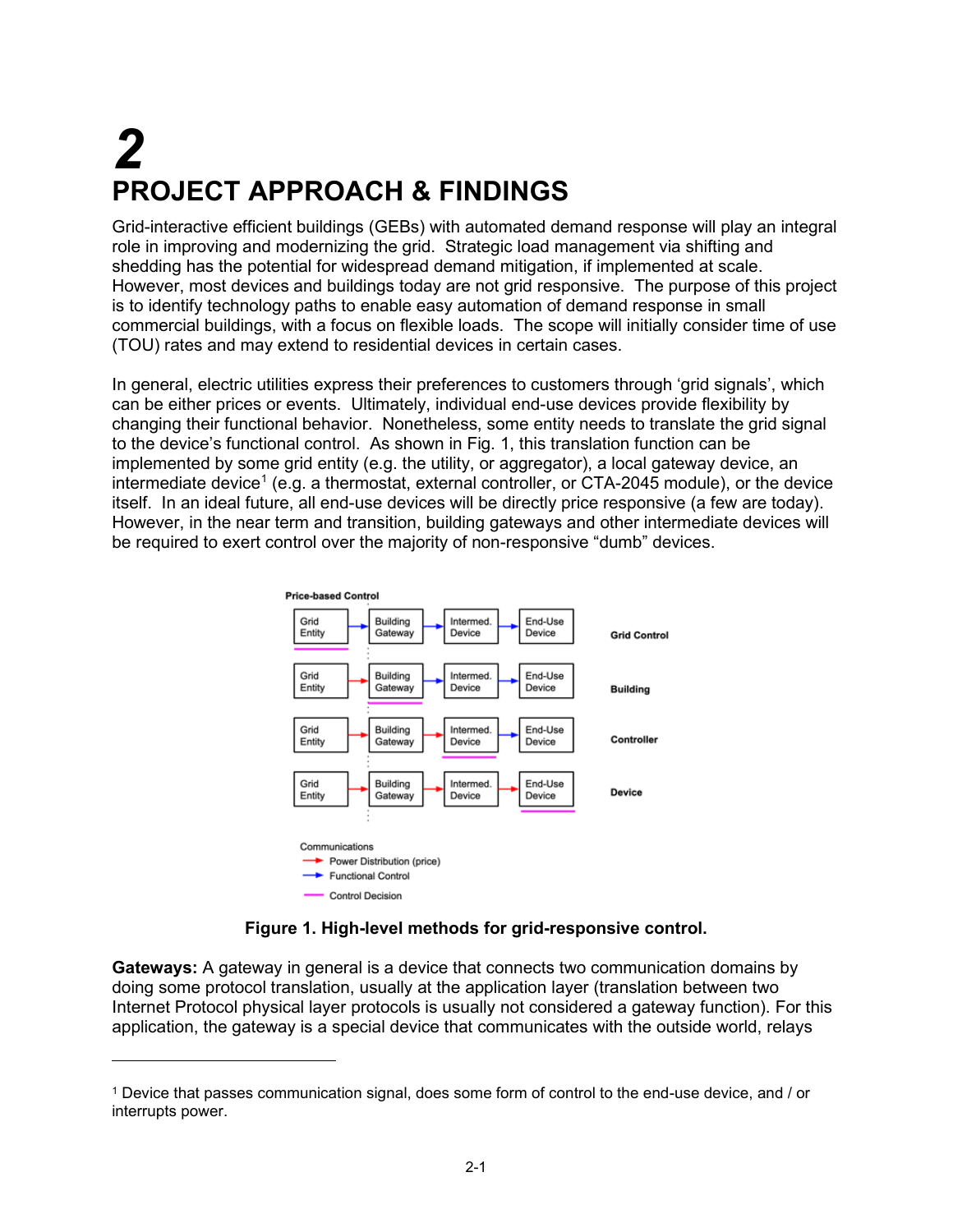price and control information to end-use devices, and translates price streams into functional commands for devices that are not price responsive. This project aims to show that local gateways are the best way to immediately improve the grid-responsiveness of devices today. Gateways can be designed and certified to accept grid signals, such as OpenADR. As shown in Fig. 2, there are several ways in which gateways can benefit the grid-responsiveness of buildings in the near-term. OpenADR is currently far more cost-efficient to implement and certify at a building central gateway, rather than in each individual device. Gateways also have the added advantage of enabling continued operation during an intermittent outage of the wide area communication, e.g. when an internet connection goes down.



(a) Building gateway is an OpenADRcertified VEN, no end use device is OpenADR capable.

**Utility** 

Gateway

(b) OpenADR certified VEN in the cloud, no end use device is OpenADR capable.



(c) Building gateway is an OpenADRcertified VEN, some devices are OpenADR certified.

End Use

End Use

(d) Building gateway is an OpenADR-certified VEN, some devices in building have a cloudbased OpenADR VEN.

#### **Figure 2. OpenADR use cases in buildings. Blue: virtual top node (VTN), Green: virtual end node (VEN), Grey: uncertified device.**

LBNL already has experience with two potential gateway devices, made by Intwine Connect and Universal Devices. LBNL also identified several others as shown in the table below. Several criteria were considered in the evaluation of the gateways:

- Upstream: Physical layer protocols supported (e.g. Ethernet, Cellular, Wi-Fi).
- Upstream: Application layer protocols supported (e.g.OpenADR, IEEE 2030.5)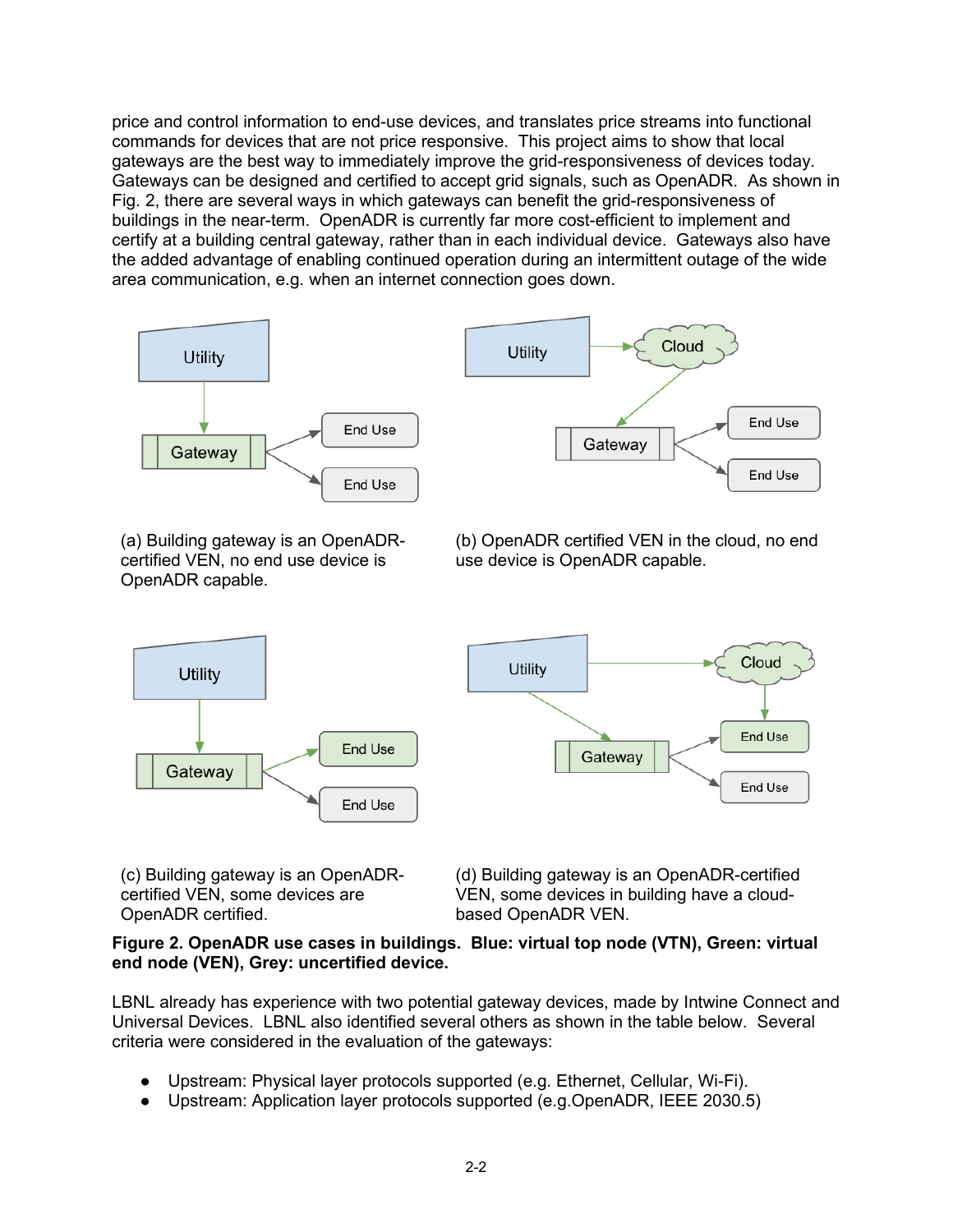- Downstream: Physical layer protocols supported (e.g. Ethernet, Wi-Fi, Zigbee, Z-Wave).
- Downstream: Application layer protocols supported (e.g. OpenADR, IEEE 2030.5, Zigbee)
- Ability for LBNL to add or modify gateway programming, and ease of doing this
- $\bullet$  Low cost (e.g. less than \$1,000, ideally much less)

LBNL surveyed the market and identified the following twelve devices to consider, as shown in Tables 1 and 2. LBNL has direct experience with the Intwine device and have been in contact with the developer of the Universal Devices product about related research.

| <b>Name</b>                                   | <b>Manufacturer</b>                | Can<br>receive<br>prices | Progra<br>mmable | <b>Intended</b><br>application     | Link                                                                                                     |
|-----------------------------------------------|------------------------------------|--------------------------|------------------|------------------------------------|----------------------------------------------------------------------------------------------------------|
| <b>ISY 994</b>                                | <b>Universal</b><br><b>Devices</b> | Yes                      | Yes              | commercial                         | https://www.universal-<br>devices.com/product/isy99<br>4-pro-oadr                                        |
| Connected<br>Gateway                          | Intwine<br>Connect                 | Yes                      | Yes              | commercial                         | https://www.intwineconnect<br>.com/                                                                      |
| Smartthing<br>Connect<br>Home Pro             | Samsung                            |                          | Yes              | residential                        | https://www.smartthings.co<br>m/products/samsung-<br>connect-home-pro                                    |
| D-link loT<br>gateway                         | D-Link                             |                          | Probably<br>no   | residential                        | https://www.dlink.com/en/pr<br>oducts/dsh-g300-multi-<br>protocol-iot-gateway                            |
| Volansys<br>Modular IoT<br>gateway            | Volansys                           |                          | Probably<br>yes  | Commercial<br>/Residential         | https://volansys.com/modul<br>ar-iot-gateway/                                                            |
| Dunsun<br>Smart<br><b>Wireless</b><br>Gateway | Dunsun                             |                          | Yes              | /Residential                       | Commercial https://www.dusuniot.com/s<br>mart-gateway                                                    |
| <b>DynaGATE</b>                               | Eurotech                           |                          | Probably<br>yes? | industrial                         | https://www.eurotech.com/<br>en/products/iot/multi-<br>service-iot-edge-<br>gateways/dynagate-20-30      |
| Connected<br><b>Grid Routers</b>              | Cisco                              |                          | Probably<br>yes? | industrial,<br>utility<br>metering | https://www.cisco.com/c/en<br>/us/products/routers/1000-<br>series-connected-grid-<br>routers/index.html |
| Dell Edge<br>Gateways for<br><b>IoT</b>       | Dell                               |                          | Yes              | industrial                         | https://www.dell.com/en-<br>us/work/shop/gateways-<br>embedded-<br>computing/sf/edge-gateway             |
| <b>ConnectPort</b>                            | Digi                               |                          | Yes              | Commercial                         | https://www.express-<br>inc.com/ProductDetails.asp<br>?ProductCode=X2E-Z3C-                              |

**Table 1. Basic Gateway Information**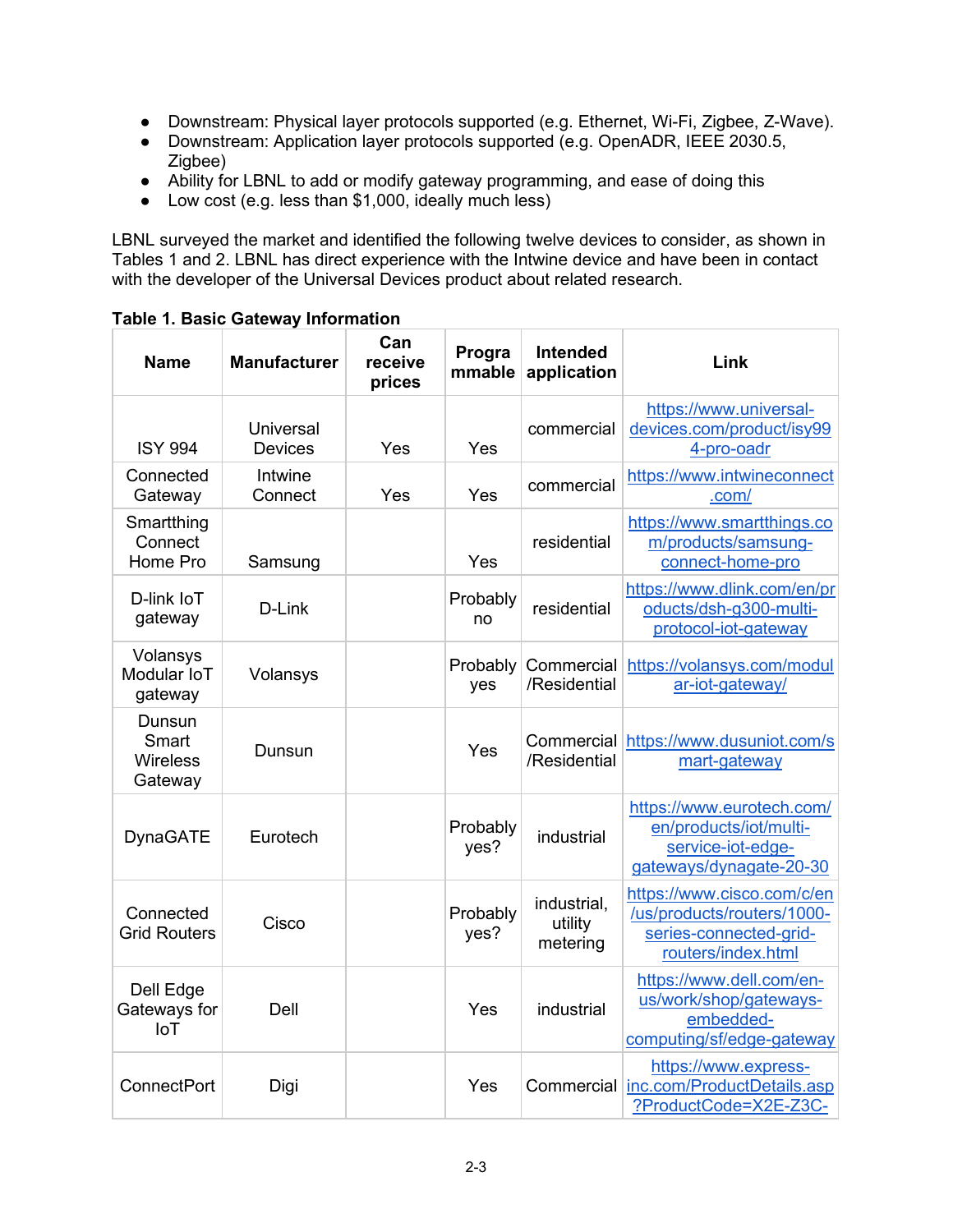|                  |          |      |                           | E <sub>1</sub> -W                                                                   |
|------------------|----------|------|---------------------------|-------------------------------------------------------------------------------------|
| Micro<br>gateway | Rak      | Yes  |                           | https://store.rakwireless.co<br>Commercial m/products/rak7258-micro-<br>gateway     |
| Gateway          | Libelium | Yes? | industrial/co<br>mmercial | http://www.libelium.com/do<br>wnloads/new generation li<br>belium product lines.pdf |

**Table 2. Gateway physical layer protocols supported**

| <b>Name</b>                                   | <b>Manufacturer</b>                | <b>BLE</b> | <b>Serial</b> | 3G/4G     | <b>BACnet</b> | <b>Thread</b> | <b>Zigbee</b> | Z-wave    |
|-----------------------------------------------|------------------------------------|------------|---------------|-----------|---------------|---------------|---------------|-----------|
| <b>ISY 994</b>                                | <b>Universal</b><br><b>Devices</b> | Yes        | Yes           | <b>No</b> |               | <b>No</b>     | <b>No</b>     | Yes       |
| Connected<br>Gateway                          | <b>Intwine Connect</b>             | Yes        | <b>No</b>     | Yes       |               | <b>No</b>     | Yes           | <b>No</b> |
| Smarthing<br>Connect<br>Home Pro              | Samsung                            | <b>No</b>  | <b>No</b>     | <b>No</b> | <b>No</b>     | Maybe?        | Yes           | Yes       |
| D-link IoT<br>gateway                         | D-Link                             | Yes        | <b>No</b>     | <b>No</b> | No            | Yes           | Yes           | <b>No</b> |
| Volansys<br>Modular IoT<br>gateway            | Volansys                           | Yes        | Yes           | Yes       | No            | Yes           | Yes           | Yes       |
| Dunsun<br>Smart<br><b>Wireless</b><br>Gateway | Dunsun                             | Yes        | <b>No</b>     | Yes       | <b>No</b>     | <b>No</b>     | Yes           | Yes       |
| <b>DynaGATE</b>                               | Eurotech                           | Yes        | Yes           | Yes       | Yes?          | <b>No</b>     | <b>No</b>     | <b>No</b> |
| Connected<br><b>Grid Routers</b>              | Cisco                              | <b>No</b>  | Yes           | Yes       | <b>No</b>     | <b>No</b>     | <b>No</b>     | <b>No</b> |
| Dell Edge<br>Gateways for<br><b>IoT</b>       | Dell                               | Yes        | Yes           | Yes       | Yes           | <b>No</b>     | <b>No</b>     | <b>No</b> |
| <b>ConnectPort</b>                            | Digi                               | Yes        | Yes           | <b>No</b> | No            | No            | Yes           | Yes       |
| Micro<br>gateway                              | Rak                                | <b>No</b>  | Yes           | Yes       | <b>No</b>     | No            | <b>No</b>     | <b>No</b> |
| Gateway                                       | Libelium                           | Yes        | <b>No</b>     | Yes       | <b>No</b>     | Yes           | Yes           | <b>No</b> |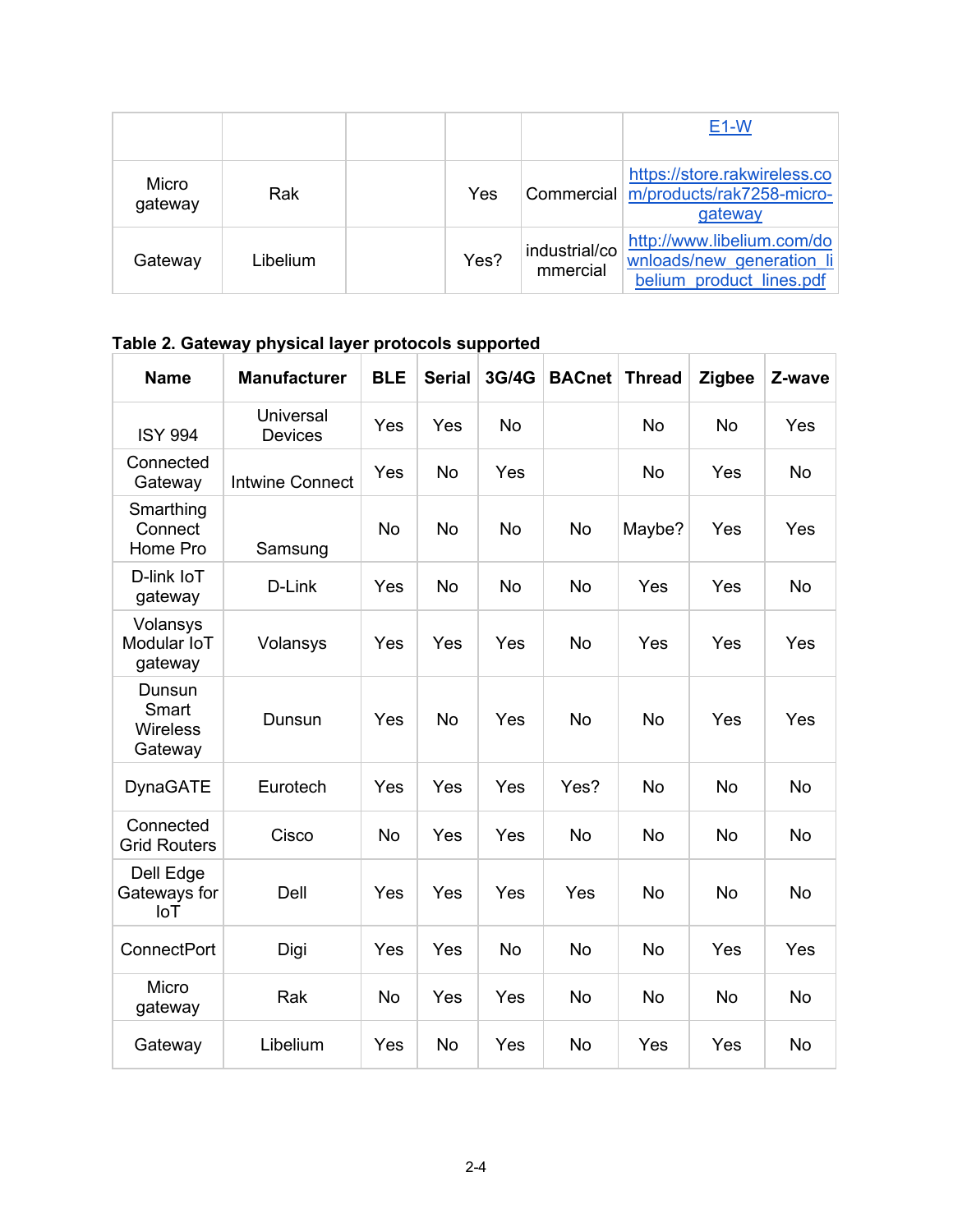For OpenADR, only the Universal Devices product is certified as supporting OpenADR 2.0b. The Intwine device has OpenADR software written for it by the manufacturer. A research project created an OpenADR VEN for the SmartThings gateway<sup>[2](#page-10-0)</sup>. The rest are not known to support OpenADR

All the gateways support integration with other devices from manufacturers; for example, a consumer can buy a D-link gateway and connect a Philips LED smart bulb. The Cisco and Dell products are oriented to industrial applications; the rest to buildings/IoT. The DynaGate supports RS485 and RS232. The Intwine Connected Gateway exposes communication with devices connected to it through a local web API.

No existing gateway is ideal; however, the Universal Devices gateway best met the project needs, and so LBNL recommends using it for the next phases of the project. The next phase can plan to demonstrate a realistic set of end-use devices connected to its physical layer. If resources permit, there will be a need to add a secondary hub. The SmartThings product is top of the list for this purpose, as it has the widest coverage of integrated devices and a relatively high market share. The Volansys product had the next best set of capabilities. An important feature of Volansys is that it supports Thread. This is important because Project CHIP will likely recommend that the next physical layer should be IEEE 802.15.4 and the next network layer protocol should be IPv6 (because these are strongly supported by Google).

LBNL expected the demonstration to include intermediate devices. Examples of these include:

- A communicating power outlet to power/de-power a device on control of the gateway. A pool pump is an example of this arrangement because it needs to be powered a certain amount of time per day, but with the actual start time(s) flexible.
- A CTA-2045 module. There are two current devices that support this module: a water heater simulator (by A.O. Smith) and an electric vehicle charger (by Siemens).
- A hub device like the Samsung SmartThings.

Ultimately, the gateway will not require any intermediate devices, but will need this flexibility for a (long) transition time. An end-use device can have zero, one, or more intermediates, with one likely being the most common in the near term.

This architecture for grid coordination also applies to central electricity storage (a battery), or to dispatchable generation, but flexible end-use loads are core focus for this project. There is no expectation to include stand-alone storage or generation.

### **End-Use Devices**

The relevant end-use categories are shown in the table below. Load shifting capability is rated based on the ease of shifting without disruption to the occupants. Shedding priority is scaled from low to critical, where low-priority loads are shed first, and critical loads must always be powered. Loads may also have a discrete on/off state-based operation, or can operate at any point on a continuous curve of output vs power consumption. Continuous curves are more amenable to price-based control. It is also assumed that all large motor loads in the future will use variable-speed drives with near-continuous (but variable) operation.

<span id="page-10-0"></span><sup>2</sup> OpenADR and the Internet of Things: https://www.qualitylogic.com/2016/03/02/openadr-and-theinternet-of-things/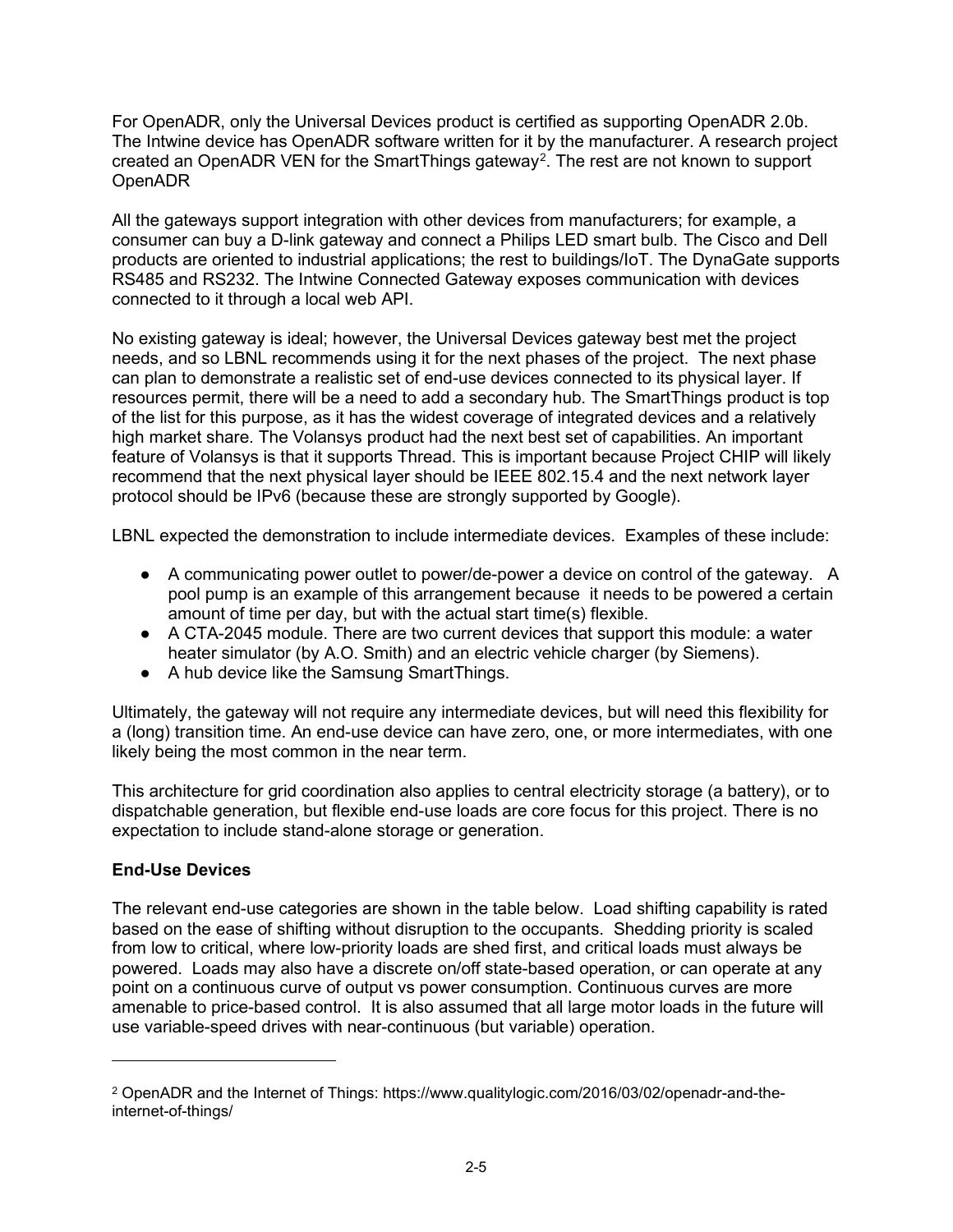| <b>End-Use Category</b>  | Sub-category            | <b>Load-Shift</b><br><b>Score</b> | <b>Operating</b><br><b>Curve</b> | <b>Shedding</b><br><b>Priority</b> |
|--------------------------|-------------------------|-----------------------------------|----------------------------------|------------------------------------|
| Lighting                 |                         | <b>Medium</b>                     | Continuous                       | <b>Medium</b>                      |
| <b>Electronics</b>       | Personal                | Hard                              | <b>Discrete</b>                  | Medium                             |
|                          | <b>Mobile Charging</b>  | Hard                              | <b>Discrete</b>                  | Medium                             |
|                          | <b>Network</b>          | Hard                              | <b>Discrete</b>                  | Critical                           |
|                          | Server                  | Hard                              | <b>Discrete</b>                  | Critical                           |
| <b>HVAC</b>              | <b>Space Heating</b>    | <b>Medium</b>                     | Continuous                       | <b>Medium</b>                      |
|                          | <b>Space Cooling</b>    | Medium                            | Continuous                       | Low                                |
|                          | Ventilation             | <b>Medium</b>                     | Continuous                       | Low                                |
| Water                    | <b>Water Heating</b>    | Easy                              | Continuous                       | Low                                |
|                          | <b>Water Cooling</b>    | Easy                              | Continuous                       | Low                                |
|                          | <b>Circulation Pump</b> | Medium                            | Continuous                       | Low                                |
|                          | <b>Sump Pump</b>        | Hard                              | Continuous                       | <b>Critical</b>                    |
|                          | <b>Well Pump</b>        | Easy                              | Continuous                       | Critical                           |
| Refrigeration            |                         | Easy                              | <b>Continuous</b>                | <b>Critical</b>                    |
| Transportation           | <b>Fast Charging</b>    | Hard                              | <b>Discrete</b>                  | Medium                             |
|                          | <b>Slow Charging</b>    | Easy                              | Continuous                       | Low                                |
| <b>Appliances</b>        | Seldom-use              | Hard                              | <b>Discrete</b>                  | Low                                |
|                          | <b>Frequent-use</b>     | <b>Hard</b>                       | <b>Discrete</b>                  | Low                                |
| Security, Life, Safety   |                         | Hard                              | <b>Discrete</b>                  | <b>Critical</b>                    |
| <b>Unclassified MELs</b> |                         | Hard                              | <b>Discrete</b>                  | <b>Medium</b>                      |

Devices for the demonstration will be selected based on end-use category and protocol. No single gateway implements every relevant protocol, and sub-gateways or hubs will likely be required. As shown in the table below, protocols such as Z-Wave and Insteon are only relevant to a small handful of end-use categories. Most of the larger smart appliances communicate via Wi-Fi, and frequently require intermediate controllers for connectivity.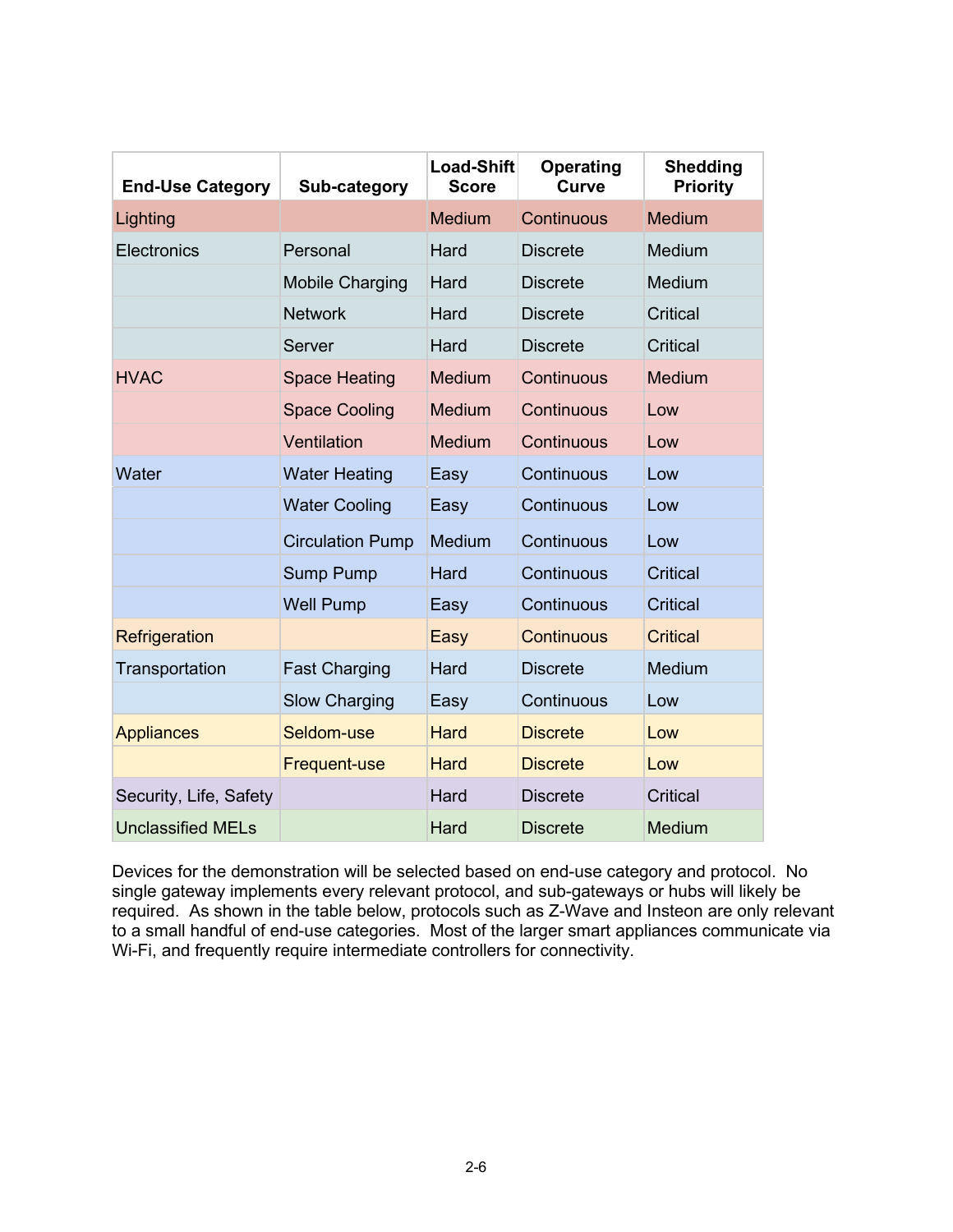| <b>End-Use</b><br>Category | Sub-<br>category             | <b>Manufacturer</b>                      | <b>Product</b>                                                      | <b>Protocol</b> | <b>Nature of</b><br><b>Control</b> |
|----------------------------|------------------------------|------------------------------------------|---------------------------------------------------------------------|-----------------|------------------------------------|
| Lighting                   | <b>Bulb</b>                  | Zipato                                   | Bulb <sub>2</sub>                                                   | Z-Wave          | on/off, level                      |
| Lighting                   | <b>Switch</b>                | <b>GE</b>                                | <b>In-Wall Smart</b><br><b>Dimmer</b>                               | Z-Wave          | on/off, level                      |
| Lighting                   | <b>Switch</b>                | Insteon                                  | <b>Dimmer Switch</b><br>$-600W$                                     | Insteon         | on/off, level                      |
| Lighting                   | <b>Switch</b>                | Insteon                                  | <b>Dimmer</b><br>Keypad (6-<br>Button)                              | Insteon         | on/off, level                      |
| Lighting                   | Outlet                       | Insteon                                  | <b>Dimmer Outlet</b>                                                | Insteon         | on/off, level                      |
| Electronics                | Personal                     | Raspberry Pi                             | <b>DVFS</b>                                                         | Wi-Fi           | on/off                             |
| <b>HVAC</b>                | <b>Thermostat</b>            | Honeywell                                | <b>Thermostat</b>                                                   | Z-Wave          | setpoint                           |
| <b>HVAC</b>                | <b>Thermostat</b>            | Insteon                                  | Wired<br><b>Thermostat</b>                                          | Insteon         | setpoint                           |
| <b>HVAC</b>                | Air<br>Conditioner           | <b>Midea</b>                             | <b>Smartcool AC</b><br><b>Portable Air</b><br>Conditioner           | Wi-Fi           | setpoint                           |
| <b>HVAC</b>                | Air<br>Conditioner           | <b>GE</b>                                | <b>GE AEC08LY</b><br><b>Smart Window</b><br>Air Conditioner   Wi-Fi |                 | setpoint                           |
| <b>HVAC</b>                | Space Heater Crane USA       |                                          | <b>Smart Ceramic</b><br><b>Tower Heater</b>                         | Wi-Fi           | level                              |
| <b>HVAC</b>                | <b>Space Heater Mill</b>     |                                          | <b>AB-H1500WF</b>                                                   | Wi-Fi           | level                              |
| <b>HVAC</b>                | <b>Cooling Fan</b>           | Cavera                                   | 52 in. Indoor<br><b>Matte Nickel</b><br><b>Ceiling Fan</b>          | Wi-Fi           | level                              |
| <b>HVAC</b>                | <b>Cooling Fan</b>           | Insteon                                  | <b>Ceiling Fan</b><br>and Light<br>Controller                       | Insteon         | level                              |
| <b>HVAC</b>                | Ventilation                  | <b>Tamarack</b>                          | Smart TC1000-<br><b>T</b> Sunroom<br><b>Ventilation Fan Wi-Fi</b>   |                 | level                              |
| <b>HVAC</b>                | Ventilation                  | <b>Vents</b>                             | Micra 100 ERV Wi-Fi                                                 |                 | level                              |
| Water                      | <b>Recirculation</b><br>Pump | <b>Smart</b><br>Recirculation<br>Control | Smart<br>Recirculation<br><b>Pump Control</b>                       | Wi-Fi           | setpoint                           |
| Water                      | <b>Well Pump</b>             | <b>Goulds Water</b><br>Technology        | AqWiFi                                                              | Wi-Fi           | monitor                            |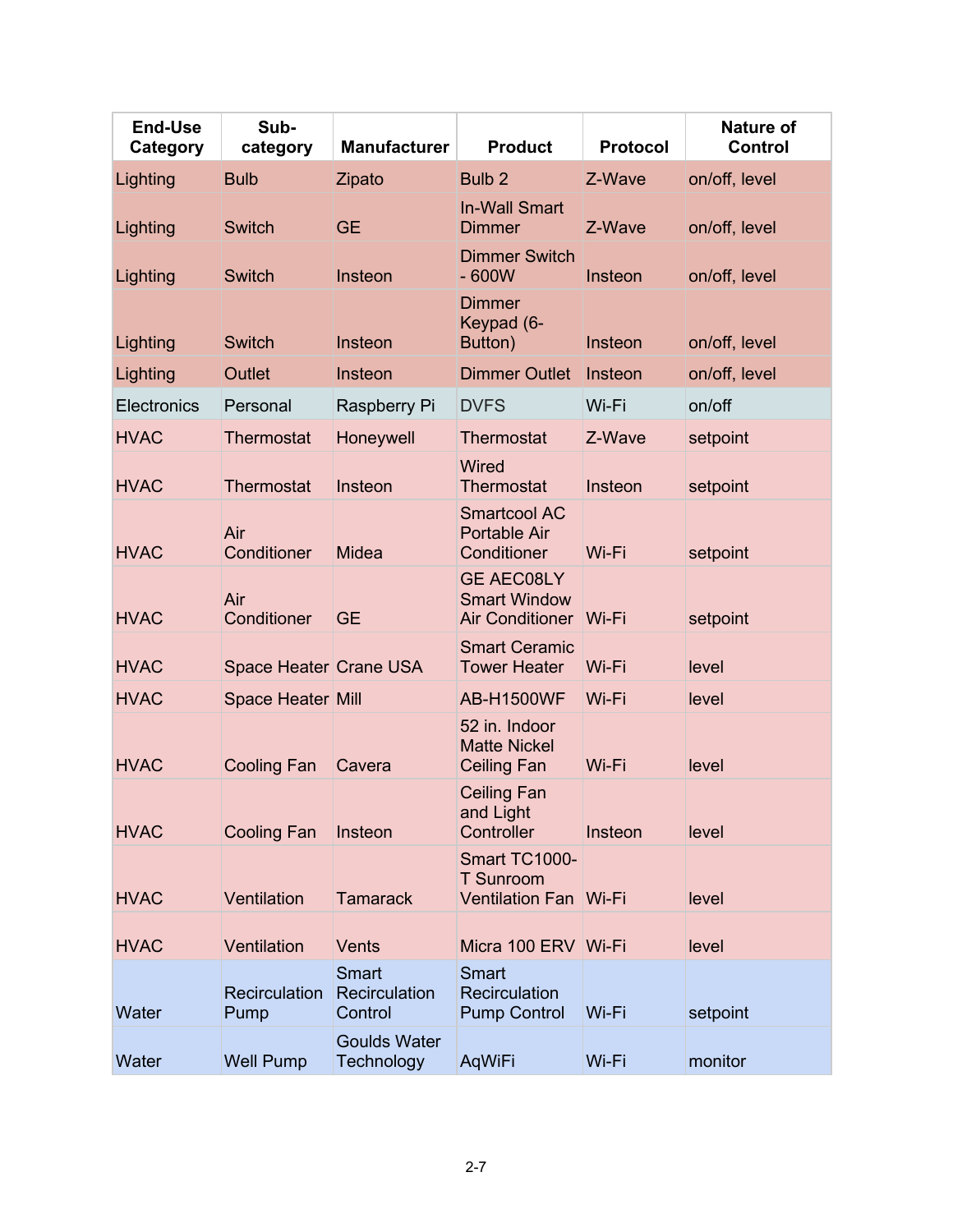|                                    |                        |                           | <b>Water Well</b>                                                                                                                       |                          |               |
|------------------------------------|------------------------|---------------------------|-----------------------------------------------------------------------------------------------------------------------------------------|--------------------------|---------------|
| Water                              | <b>Well Pump</b>       | Sam<br><b>Controllers</b> | Pump<br><b>Controllers</b>                                                                                                              | Wi-Fi                    | monitor       |
| Water                              | <b>Sump Pump</b>       | Burcam Pumps 300500ZSP    |                                                                                                                                         | Wi-Fi                    | setpoint      |
| Water                              | Heating                | <b>Shifted Energy</b>     | Tempo<br><b>Controller with</b><br><b>Grid Maestro</b>                                                                                  | Cellular                 | setpoint      |
| Water                              | Heating                | Aquanta                   | Aquanta                                                                                                                                 | Wi-Fi                    | setpoint      |
| Water                              | Heating                | Rheem                     | Performance<br>Platinum<br><b>Hybrid Smart</b><br><b>Electric Water</b><br>Heater                                                       | Wi-Fi                    | setpoint      |
| <b>Refrigeration Refrigerator</b>  |                        | LG                        | 22.5 Cu. Ft.<br>French<br><b>InstaView</b><br>Door-in-Door<br><b>Counter-Depth</b><br><b>Smart Wi-Fi</b><br>Refrigerator                | Wi-Fi                    | setpoint      |
| <b>Refrigeration Refrigerator</b>  |                        | Kenmore                   | 4675043 Smart<br><b>French Door</b><br><b>Bottom-Mount</b><br>Refrigerator, 24<br>cu. ft                                                | Wi-Fi                    | setpoint      |
| Transportatio Slow<br>n            | charging               | <b>Siemens</b>            | Versicharge<br>SG                                                                                                                       | Wi-Fi (over<br>CTA 2045) | level         |
| <b>Appliances</b>                  | Washer/Dryer LG        |                           | 2.8 cu. ft.<br><b>Compact Smart</b><br>All-in-One<br><b>Front Load</b><br><b>Washer and</b><br><b>Electric</b><br><b>Ventless Dryer</b> | Wi-Fi                    | on/off, level |
| <b>Appliances</b>                  | Washer/Dryer Whirlpool |                           | 2.8 cu. ft.<br><b>Smart All-In-</b><br>One Washer &<br><b>Dryer</b>                                                                     | Wi-Fi                    | on/off, level |
| Unclassified<br><b>MELs</b>        | <b>Blinds</b>          | Somfy                     | Z-Wave Digital<br>Motor Interface Z-Wave                                                                                                |                          | on/off        |
| Unclassified<br><b>MELs</b>        | <b>Air Purifier</b>    | <b>Xiaomi</b>             | Mi Air Purifier<br>Pro                                                                                                                  | Wi-Fi                    | level         |
| <b>Unclassified</b><br><b>MELs</b> | Humidifier             | <b>SwitchBot</b>          | Smart<br>Humidifier                                                                                                                     | Wi-Fi                    | level         |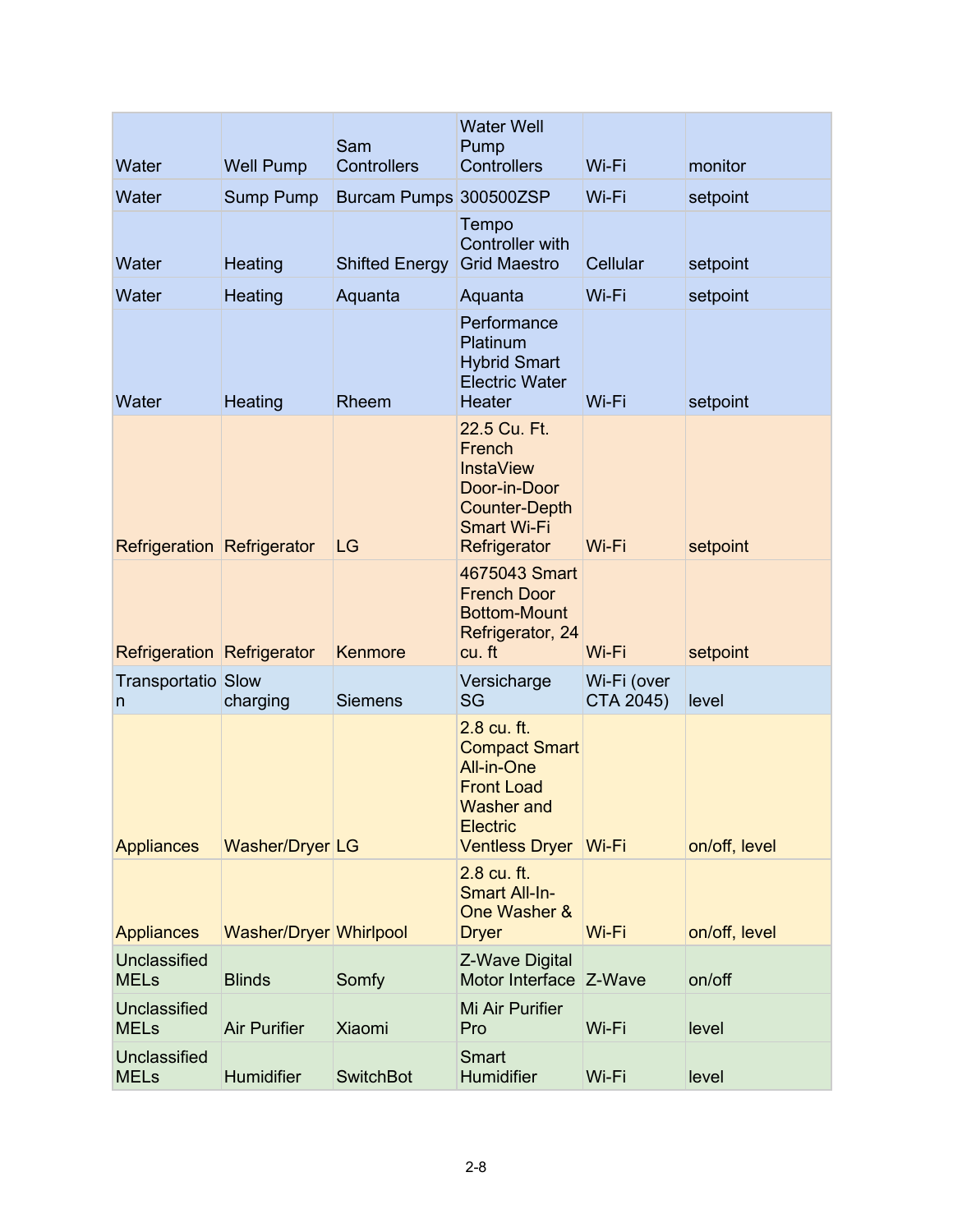| Unclassified<br><b>MELs</b> | <b>Motion</b><br>Detector        | <b>Ecolink</b> | <b>Motion</b><br><b>Detector</b>     | Z-Wave<br><b>Plus</b> | monitor |
|-----------------------------|----------------------------------|----------------|--------------------------------------|-----------------------|---------|
| Unclassified<br><b>MELs</b> | <b>Motion</b><br><b>Detector</b> | Insteon        | <b>Motion Sensor</b><br>$\mathbf{I}$ | Insteon               | monitor |
| Unclassified<br><b>MELs</b> | Outlet                           | Eaton          | TR Receptacle Z-Wave                 |                       | on/off  |
| Unclassified<br><b>MELs</b> | Switch                           | Insteon        | On/Off DIN Rail<br><b>Module</b>     | Insteon               | on/off  |

Criteria were developed to help us select devices and models to include in future demonstration. Devices should be:

- Already integrated with gateway device by the gateway manufacturer, device manufacturer, or someone else
- Able to accept prices directly
- Contribute to a wide range of end uses for demonstration
- Easy to host at LBNL and to transport (e.g. appliances with water/drain hookups are problematic)
- Not too expensive
- Have a significant amount of shiftable load for small commercial customers; and
- Use innovative control mechanisms.

Other criteria may be applied as the project progresses in the future.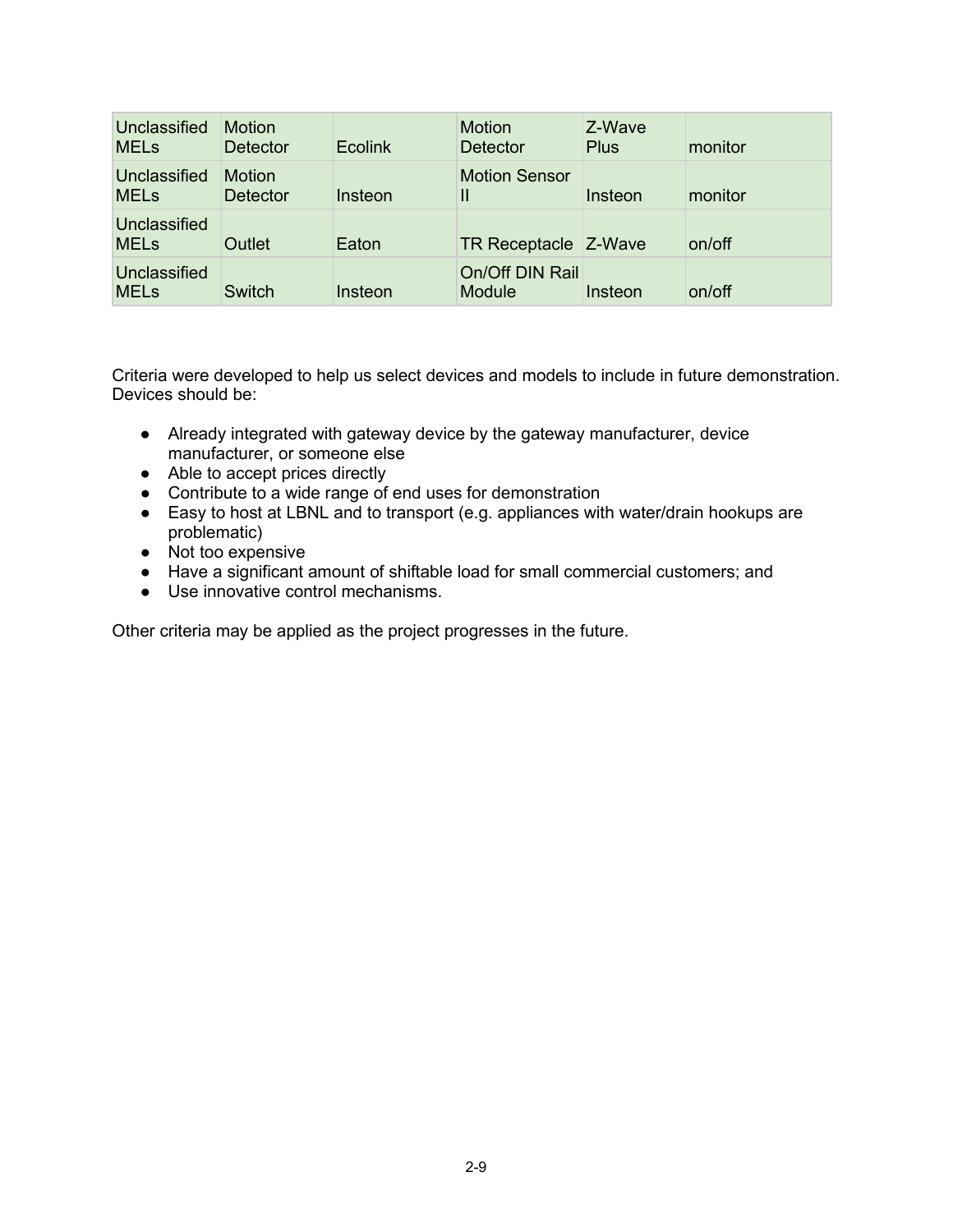## *3* **NEXT STEPS**

The next steps are to finalize a gateway and select end-use devices for the demonstration. The gateway selection will be influenced by the desired behaviors, and the end-use device selection will be motivated by the selected gateway. Once the necessary modifications are finalized, the selected new project team can deliver a report describing the design of the gateway software and messaging architecture.